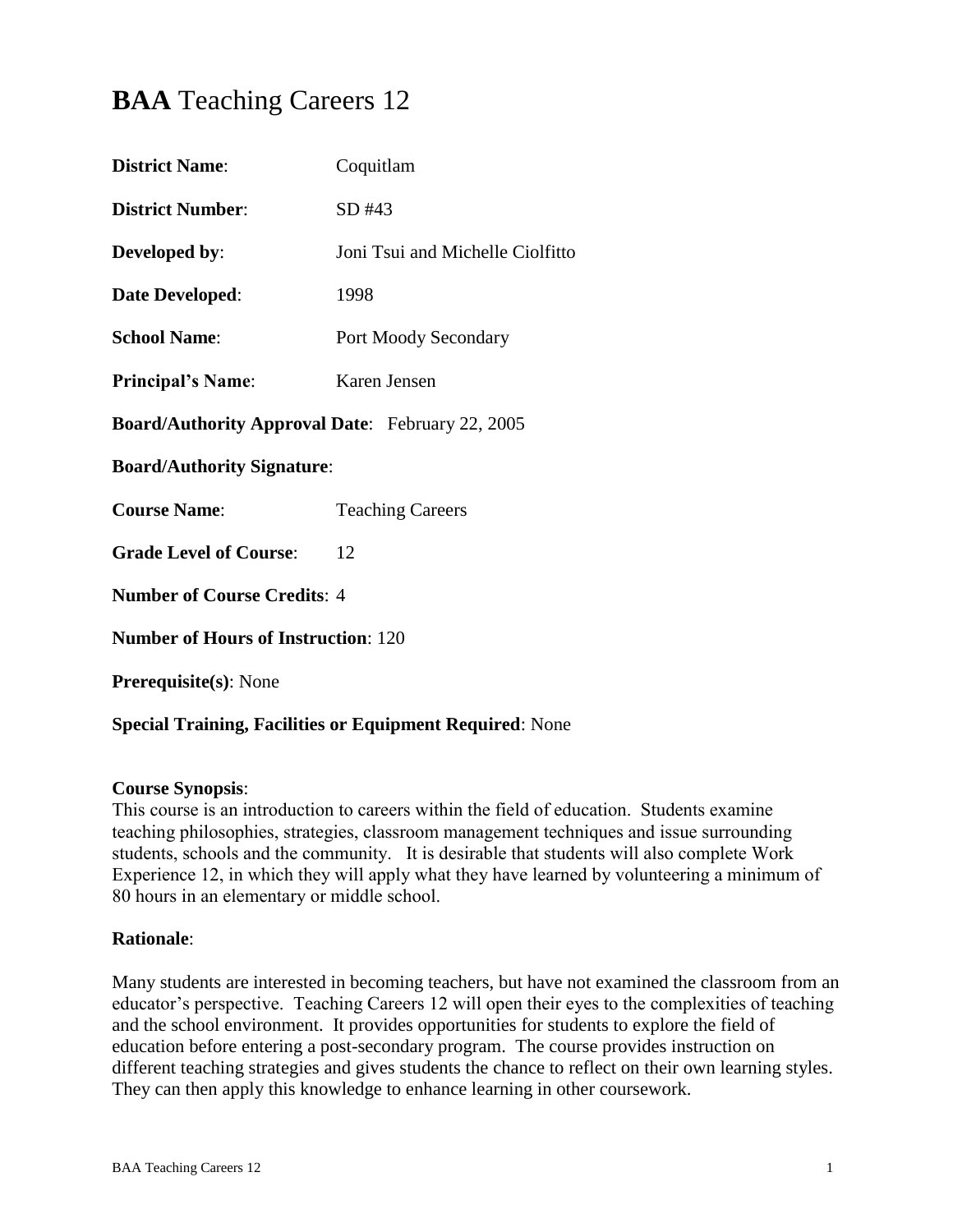## **Organizational Structure**:

| Unit/Topic         | <b>Title</b>                                    | <b>Time</b> |
|--------------------|-------------------------------------------------|-------------|
| Unit 1             | Philosophies of Education                       | 10          |
| Unit 2             | The Developmental and Diverse Needs of Students |             |
| Unit 3             | Teaching Strategies & Lesson Planning           | 60          |
| Unit 4             | The Role of the Community in Education          | 5           |
| Unit 5             | <b>Career Planning</b>                          | 10          |
| Unit 6             | <b>Teaching Practice</b>                        | 5           |
| <b>Total Hours</b> |                                                 | 120         |

#### **Unit/Topic/Module Descriptions**:

## **Unit 1:Philosophies of Education. 10 hours**

Students are introduced to a variety of views on the role and process of education in our society. The opinions of curriculum theorists such as Franklin Bobbitt, John Dewey, Ralph Tyler, Elliot Eisner, Nel Noddings and Madeleine Grumet are discussed. Various methods of schooling such as home schooling, private schools and alternative programs are analysed.

## **Curriculum Organizers – Teaching Careers Fundamentals**

*It is expected that students will:*

- Analyze the contributions of various theorists
- Relate diverse theories to their own beliefs
- Compare contemporary pedagogy to historical practices and policies.

# **Curriculum Organizers – Application of Fundamentals**

*It is expected that students will:*

- Compare the merits and drawbacks of a variety of systems
- Explain how culture influences educational practices
- Relate differences in educational philosophies with challenges faced by New Canadians.

# **Unit 2: The Developmental and Diverse Needs of Students 30 hours**

Classroom teachers need to understand the natural process of human development with respect to physical maturation, intellectual growth, social development and language acquisition in order to effectively interact with their students. Additionally, teachers must be cognisant of the diverse needs of students who develop differently, such as those who are gifted, ESL, low achievers and those with learning disabilities. Strategies for supporting at-risk learners are discussed. The effects on students of low SES, family dynamics, and drug abuse are also examined.

# **Curriculum Organizers – Teaching Careers Fundamentals**

*It is expected that students will:*

• Relate developmental stages to typical behaviours and needs associated with that level of development.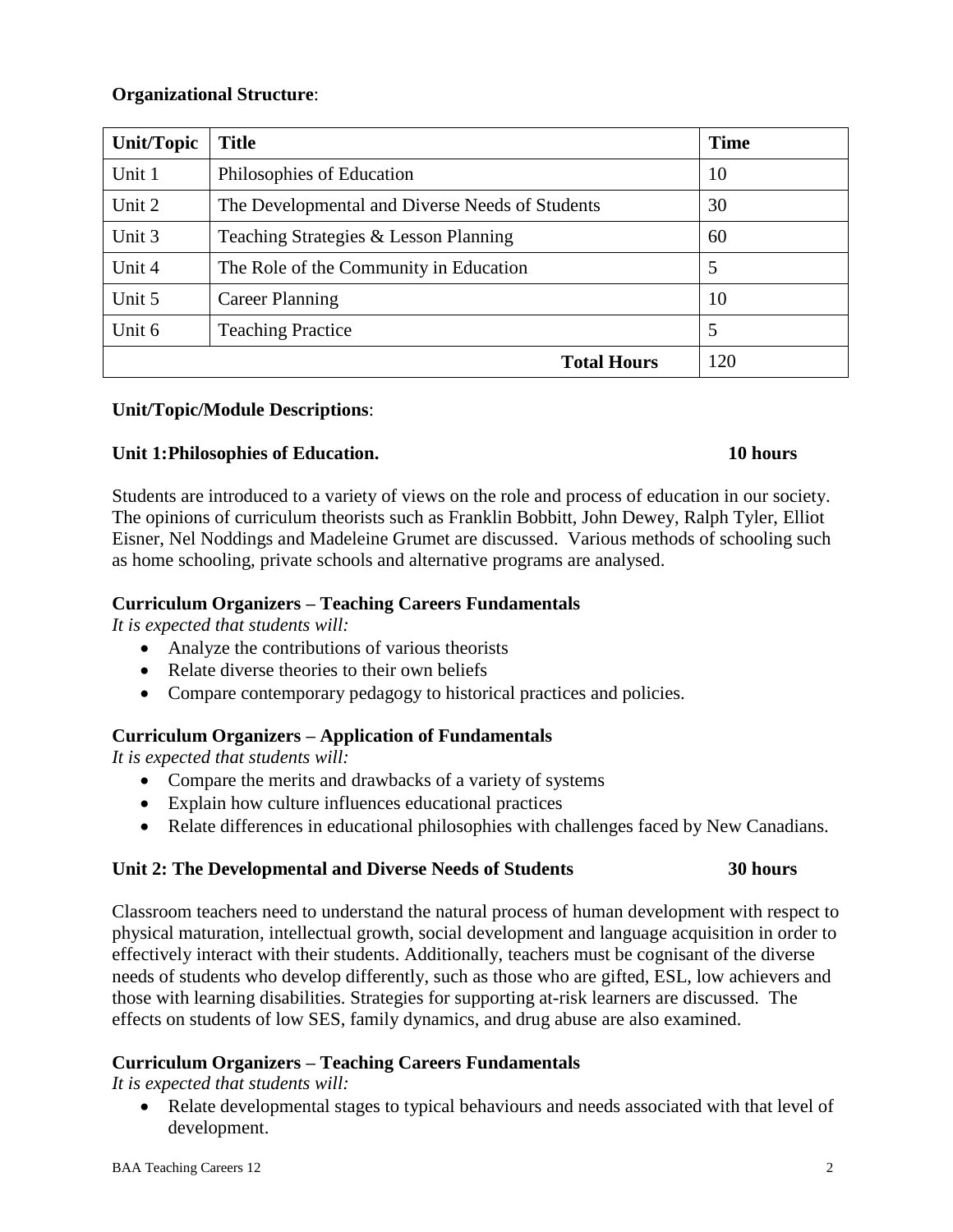Identify and examine factors that may disrupt typical development patterns.

### **Curriculum Organizers – Application of Fundamentals**

*It is expected that students will:*

- Identify factors that can lead to a student being labelled as "at-risk"
- Examine difficulties and issues that students face within the educational setting
- Summarize common traits within and between groups of diverse needs students such as ESL, gifted, LD, and low SES etc.
- Relate the effect of low SES to learning
- Identify the effect that family issues can have on learning
- Relate diverse needs to specific teaching strategies
- Adapt or modify lesson plans to support students with diverse needs.
- Examine programs designed to address at-risk students
- Demonstrate an understanding between modified and adapted programs
- Develop strategies to support modified and adapted students
- Design lessons for modified or adapted students

#### **Unit 3:Teaching Strategies & Lesson Planning 60 hours**

We begin by showing students a variety of teaching strategies and techniques that can be used in elementary, middle and secondary classrooms. Students then design individual lessons using the strategies that they feel would be most appropriate for their class. The lessons are designed in conjunction with the mentor teachers with whom they volunteer (often through the Career Preparation and Work Experience course). Further, students learn a variety of methods to evaluate student performance as well as the effectiveness of their own lesson. Practical suggestions for classroom management and connecting with students are also examined.

# **Curriculum Organizers – Teaching Careers Fundamentals**

*It is expected that students will:*

- Identify various teaching strategies and tactics
- Examine various theories of classroom management

#### **Curriculum Organizers – Application of Fundamentals**

*It is expected that students will:*

- Reflect on the effectiveness of various lessons.
- develop various strategies into lesson planning
- Modify strategies to meet the needs of specific students.
- Identify situations in classrooms that hinder learning
- Analyze the effectiveness of various classroom management strategies
- Identify factors of an effective lesson
- Compare and contrast the components of implemented lessons

# **Curriculum Organizers – Application of Context**

*It is expected that students will:*

- Demonstrate an understanding of the variety of teaching strategies
- Demonstrate an understanding of the classroom management strategies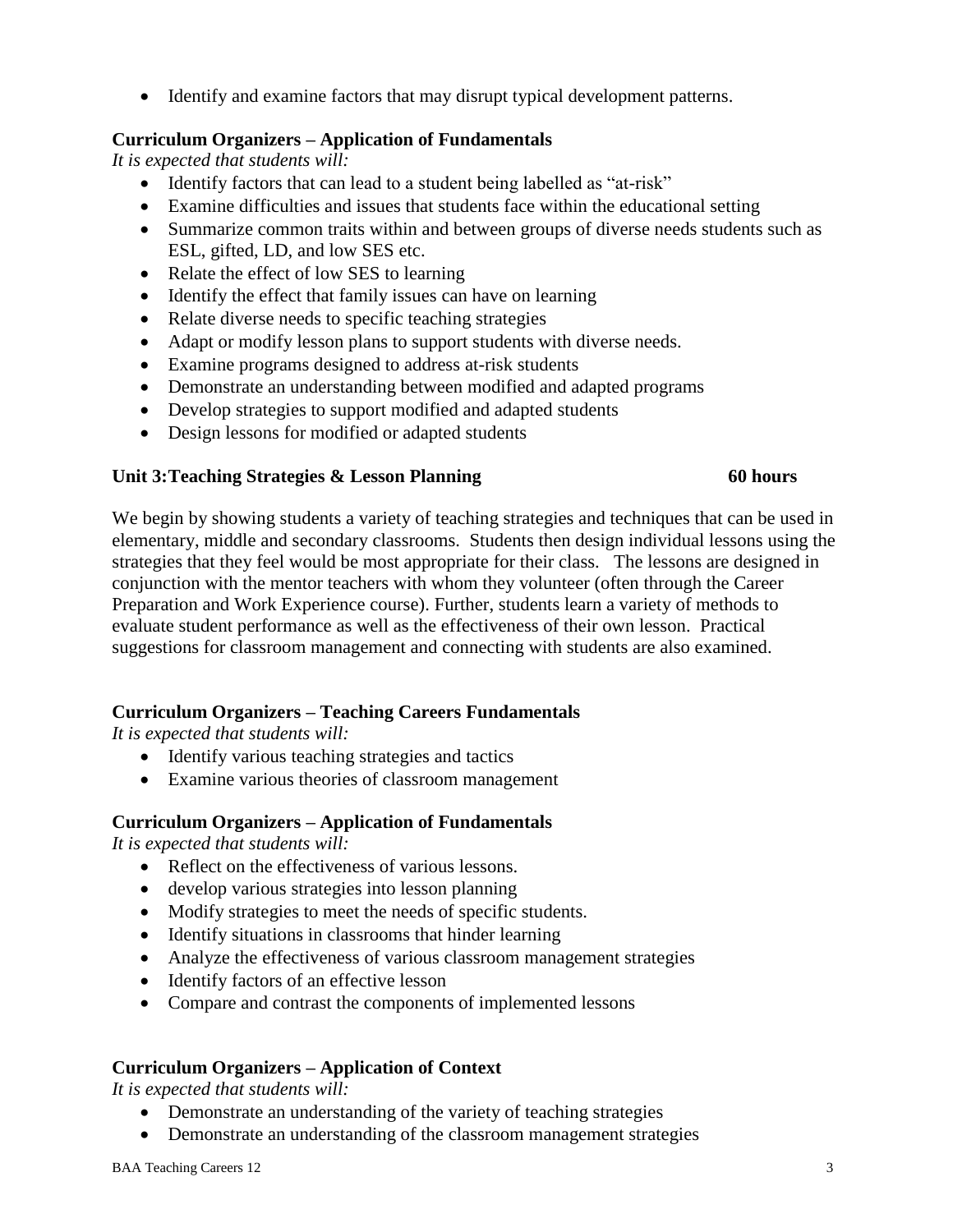- Modify lessons that did not work as well as expected
- Suggest and implement a variety of strategies to evaluate student performance.

# **Unit 4:The Role of the Community in Education 5 hours**

Students are exposed to a variety of careers in the field of education. Guest speakers from the community lead topical discussions with the students and explain their role within the education system.

# **Curriculum Organizers – Teaching Careers Fundamentals**

*It is expected that students will:*

- Examine the support structure of their school for at-risk students.
- Compare and contrast the role that teacher-librarians, counsellors, career resource workers, youth workers, special education assistants, custodians, secretaries and administration play in their school.
- Demonstrate an understanding of the role that the police liaison officer, public health nurse, Parent Advisory Council and other community members play in a school.

# **Unit 5:Career Planning 10 hours**

## Students will prepare and practice interview skills, resumes, cover letters and fill out application forms. They will also assess their personality traits and personal attributes, relating them to careers in teaching.

# **Curriculum Organizers – Teaching Careers Fundamentals**

*It is expected that students will:*

- Produce job application forms according to common personnel practice
- Understand the nuances of wording, presentation and reference choices on applications and resumes
- Develop confidence in their interview skills
- Select appropriate clothing for interviews
- Integrate appropriate body language and syntax into interviews

# **Curriculum Organizers – Application of Fundamentals**

*It is expected that students will:*

- Identify and analyze personality traits and skills
- Apply knowledge of their personal attributes to a career in education
- Integrate personal strengths into lesson planning

# **Curriculum Organizers – Application of Context**

*It is expected that students will:*

- Describe in a professional manner their personal attributes and experiences
- Develop an attractive format for resumes and cover letters
- Implement writing and format strategies that give them an edge over other applicants
- Demonstrate culturally sensitive behaviour with respect to interviews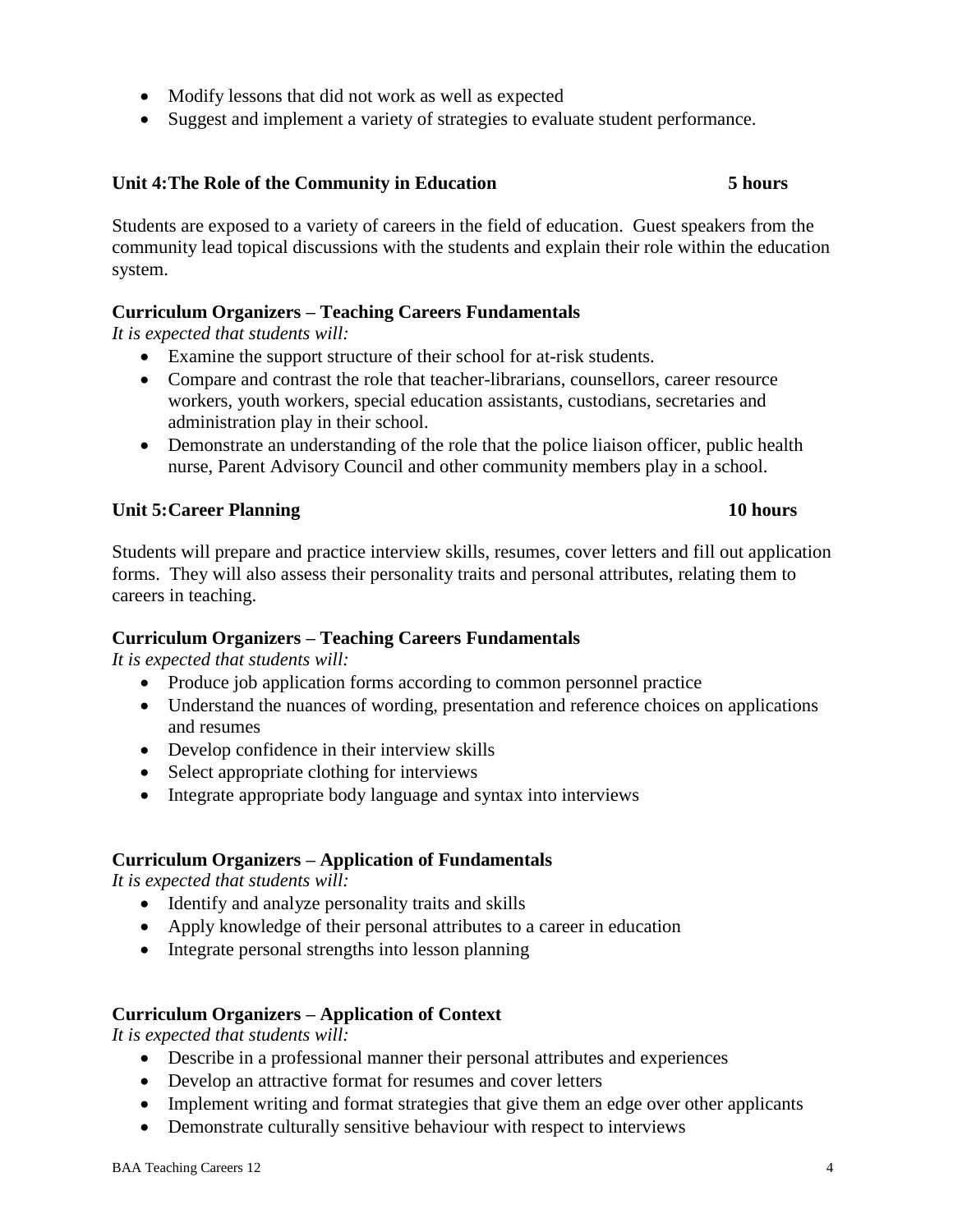## **Unit 6:Teaching Practice 5 hours**

Students prepare a series of lessons on a single topic to present to younger children.

#### **Curriculum Organizers – Application of Fundamentals**

*It is expected that students will:*

- Plan a coordinated set of lessons regarding a single subject
- Demonstrate an understanding of how to work collaboratively with other students
- Integrate knowledge from other units in the course
- Recommend effective strategies to support all learners
- Identify and collect all necessary materials

## **Curriculum Organizers – Application of Context**

*It is expected that students will:*

- Demonstrate preparedness and confidence during lesson delivery
- Interact positively with younger students and peers
- Demonstrate appropriate behaviour around younger students
- Use appropriate assessment practice to measure the effectiveness of the lesson
- Modify any lesson components that were not effective
- Seek and accept constructive feedback on the lesson

#### **Instructional Component**:

- Direct instruction
- Small and full group discussions
- Collaborative team work
- Peer reviews
- Role playing and simulations
- Creative assignments
- Field trip planning and implementation
- Videos
- Guest Speakers
- Reflection papers
- Teaching practice

#### **Assessment Component**:

Effective formative assessment via:

- o Clearly articulated and understood learning intentions and success criteria
- o Questions posed by students, peers and teachers to move learning forward Discussions and dialogue
- o Feedback that is timely, clear and involves a plan
- o Students are resources for themselves and others peer and self-assessment
- o Student ownership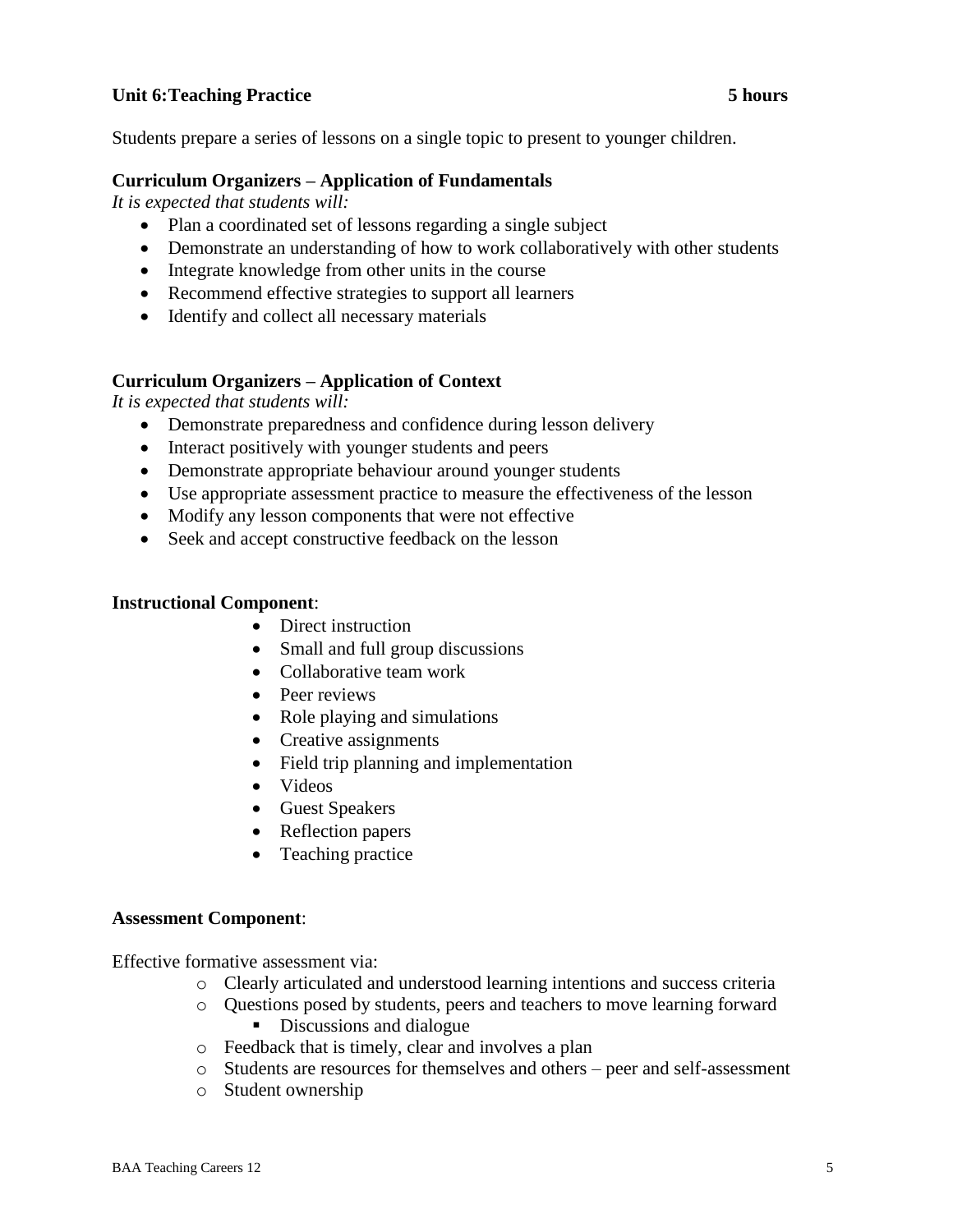Formative assessment used to adapt learning experiences and inquiry plans on an on-going basis to meet specific learning goals.

Development, awareness and action, based upon metacognition intended to lead to learner independence and self-coaching.

Summative Assessment:

Summative assessments will be determined as students demonstrate proficiency/mastery toward particular learning outcomes. Summative assessments and final grades will reflect the following:

- Students will work collaboratively with the teacher to determine summative achievement on assignments and letter grades based upon dialogue, and evidence of learning
- Behaviour and work habits will NOT be included when determining letter grades
- Marks will not be deducted for late work
- Extra credit and bonus marks will not be awarded
- Plagiarizing will not result in reduced marks/grades –the student will be required to demonstrate their learning authentically
- Attendance will not be considered toward letter grade
- Only individual learning demonstrated –no group marks will be used to determine grades
- Letter grades will reflect learning towards the learning outcomes articulated above
- Letter grades will be based upon criteria provided/agreed upon toward the learning outcomes
- Letter grades will be determined in relation to the learning outcomes not in comparison to the achievement of other students
- Poor work will not be assessed towards grades students will only be assessed on quality work
- Professional judgment and evidence will be used to determine final letter grade in consultation with the student
- Zeros will not be assigned to missed assignments all required assignments must be completed
- Formative or practice towards learning outcomes will not be included in final grade assessment
- Most recent evidence toward learning outcomes will be used to assign letter grades learning is not averaged over time

# **Learning Resources**:

*Beyond Monet* , Barry Bennett

*Classroom Management: A thinking & Caring Approach,* Barrie Bennett & Peter Smilanich

*Expanding your Horizons Career Development Guide 2nd edition*, Misener and Butler *Positive Discipline in the Classroom*, Jane Nelson, Lynn Lott & Stephen Glenn *Strategies for Effective teaching*, Allan Ornstein

*Models of Teaching* , Bruce Joyce & Marsha Weil with Emily Calhoun